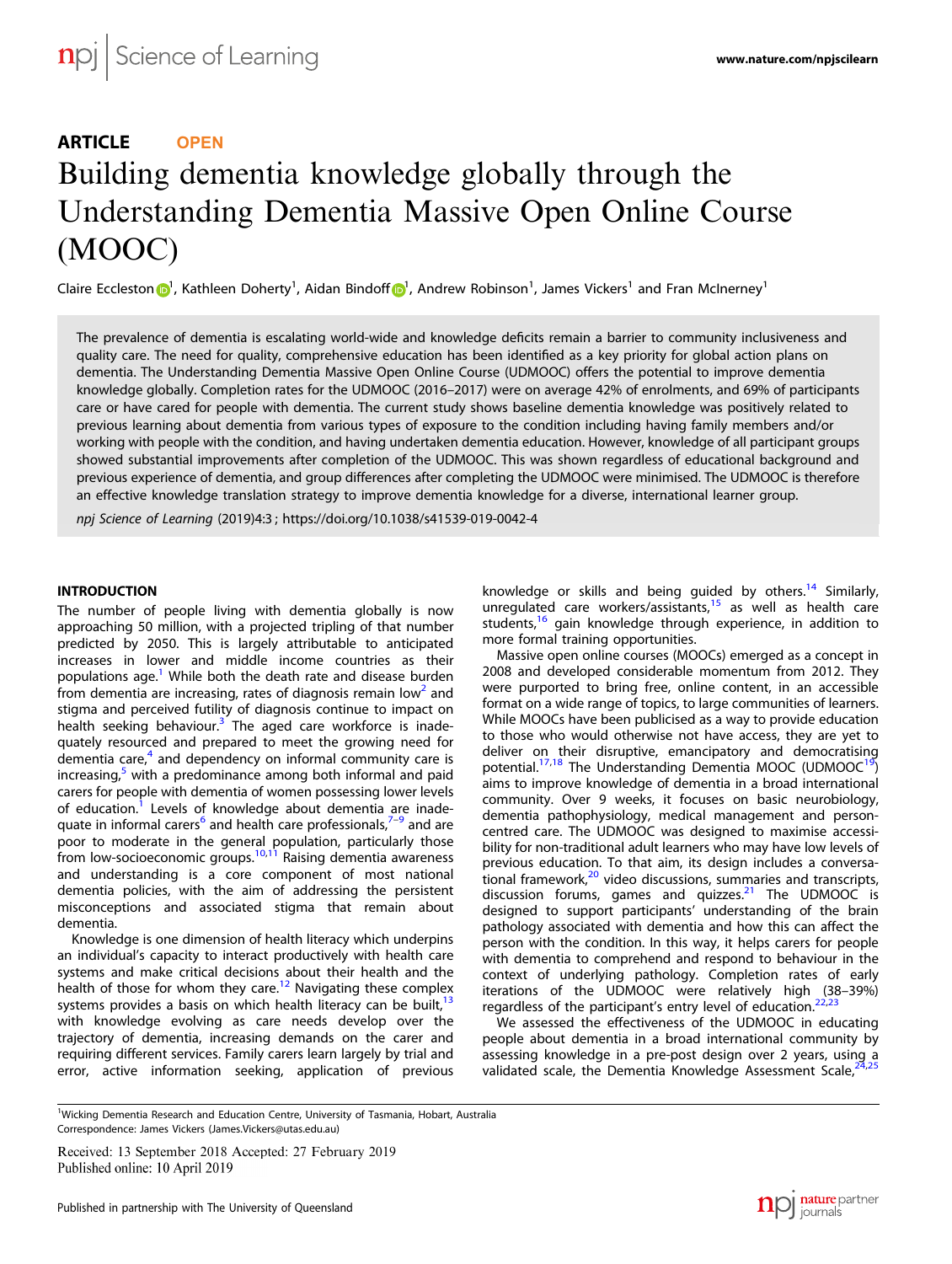| Table 1. | Demographic characteristics of DKAS (Dementia Knowledge Assessment Scale) participants ( $n = 4894$ ) and active participants of the |
|----------|--------------------------------------------------------------------------------------------------------------------------------------|
|          | UDMOOC $(n = 27,265)$                                                                                                                |

| Sample characteristics                              | All UDMOOC<br>participants n | All UDMOOC<br>participants % | <b>DKAS</b><br>participants n | <b>DKAS</b><br>participants % |
|-----------------------------------------------------|------------------------------|------------------------------|-------------------------------|-------------------------------|
| Female                                              | 24,392                       | 89.5                         | 4382                          | 89.9                          |
| Male                                                | 2824                         | 10.4                         | 491                           | 10.1                          |
| Resides in Australia                                | 19,564                       | 71.8                         | 3638                          | 74.3                          |
| <b>Nurse</b>                                        | 5921                         | 21.7                         | 1085                          | 22.2                          |
| Care worker                                         | 4928                         | 18.0                         | 797                           | 16.3                          |
| Other health worker                                 | 3922                         | 14.4                         | 763                           | 15.6                          |
| Other occupation                                    | 5951                         | 21.8                         | 1097                          | 22.4                          |
| Did not provide occupation                          | 6543                         | 24.0                         | 1152                          | 23.5                          |
| HLE-High school and below                           | 4106                         | 15.1                         | 539                           | 11.0                          |
| HLE-Pre-tertiary                                    | 8025                         | 29.4                         | 1752                          | 35.8                          |
| HLE-Bachelors degree                                | 8450                         | 31.0                         | 1554                          | 31.8                          |
| HLE-Postgraduate/Honours                            | 4748                         | 17.4                         | 1049                          | 21.4                          |
| Unpaid carer for a person with dementia             | 718                          | 2.6                          | 137                           | 2.8                           |
| Provided professional care for people with dementia | 17,655                       | 64.8                         | 3124                          | 63.8                          |
| Both unpaid carer and provided professional care    | 353                          | 1.3                          | 59                            | 1.2                           |
| Have never cared for a person with dementia         | 8539                         | 31.3                         | 1574                          | 32.2                          |
| Previous dementia education                         | 5804                         | 21.3                         | 1003                          | 20.5                          |
| Family member diagnosed with dementia               | 8498                         | 31.2                         | 1638                          | 33.5                          |

which comprises 25 items considered essential aspects of dementia knowledge. We hypothesised that exposure to both the lived experience of and theoretical understandings about dementia via dementia-specific education, having a family member with the condition or caring for people with dementia in the workforce would be associated with higher pre-intervention knowledge. We also hypothesised that all groups would show higher knowledge after the educational intervention.

# Demographics

A total of 4894 participants of the 2016 and 2017 UDMOOCs completed the Dementia Knowledge Assessment Scale (DKAS  $2.0$ <sup>[24,25](#page-5-0)</sup> before and after the course (Table 1); representing 10% of UDMOOC enrollees. 20,061 (117 countries) and 29,039 (132 countries) participants enroled in 2016 and 2017, respectively. Australians represented 66.5% of all enrolments, and the top non-Australian countries by enrolments included the UK (9.8%), New Zealand (7%), Canada (5.9%), Ireland (2.7%), the US (2.6%), the Philippines (0.7%), Singapore (0.7%), India (0.6%), China (0.3%) and Malaysia (0.2%). The completion rate was  $42.01\%$  ( $\pm$ 0.53%). Participants of both the UDMOOC and DKAS comprised a high proportion of mid-aged females with current or previous experience providing professional or family care to people with dementia, nearly half without a university-level qualification (Table 1). Median age was 39.0 (interquartile range (IQR): 29.4–48.0) for those completing the DKAS, compared with 47.0 (IQR: 34.0–56.0) for all UDMOOC participants.

### Baseline scores

The median score at baseline was 34.5 (IQR: 27–41) out of a maximum possible score of 50. There was a broad pattern of increasing baseline scores associated with increasing levels of dementia-related exposure  $(F_{(7,4882)} = 101.5, p < 0.001)$ , and general education ( $F_{(4,4882)} = 131.2$ ,  $p < 0.001$ ). Participants with family only exposure to dementia obtained a median baseline score of 28 (IQR: 22–35), which was only marginally better than participants with no exposure to dementia (median  $= 27$ , IQR: 20–34). In contrast, participants with work exposure or dementia education obtained median baseline scores of 34 (IQR: 26–40) and 35 (IQR: 29–40), respectively. The greatest median baseline scores were obtained by participants who were in all three exposure categories (median  $= 38$ , IQR: 32-43). Similar ranges were observed over general education categories, with those in the "high school and below" education category obtaining a median baseline score of 30 (IQR: 24–37) and those in the "honours and postgraduate" category obtaining a median baseline score of 36 (IQR: 28–42).

### Post-UDMOOC scores

The median score post-UDMOOC was 45 (IQR: 41–48), which was a significant increase on baseline scores ( $F_{(1,4886)} = 4245.6$ ,  $p < 0.001$ after adjusting for general education and dementia exposure). Participants with the least exposure to dementia obtained the greatest increases in dementia knowledge scores (after adjusting for general education) after taking the UDMOOC. This UDMOOC  $\times$ exposure interaction was significant ( $F_{(7,4886)} = 87.8$ ,  $p < 0.001$ ), and suggests an equalising capacity for the UDMOOC to increase dementia knowledge across exposure cohorts (see Fig. [1](#page-2-0) for further illustration).

In order to assess the determinants of obtaining a high-DKAS score, a multilevel logistic regression model was fitted which estimated the probability of having a score within a target range (45–50) for education and exposure categories at baseline and post-UDMOOC. Prior to analysis, the 90th percentile of baseline DKAS scores was chosen to represent a very high level of dementia knowledge in the community for people who had not taken the UDMOOC previously. This score was calculated to be 45, 5 points off the maximum achievable score. Similar arbitrary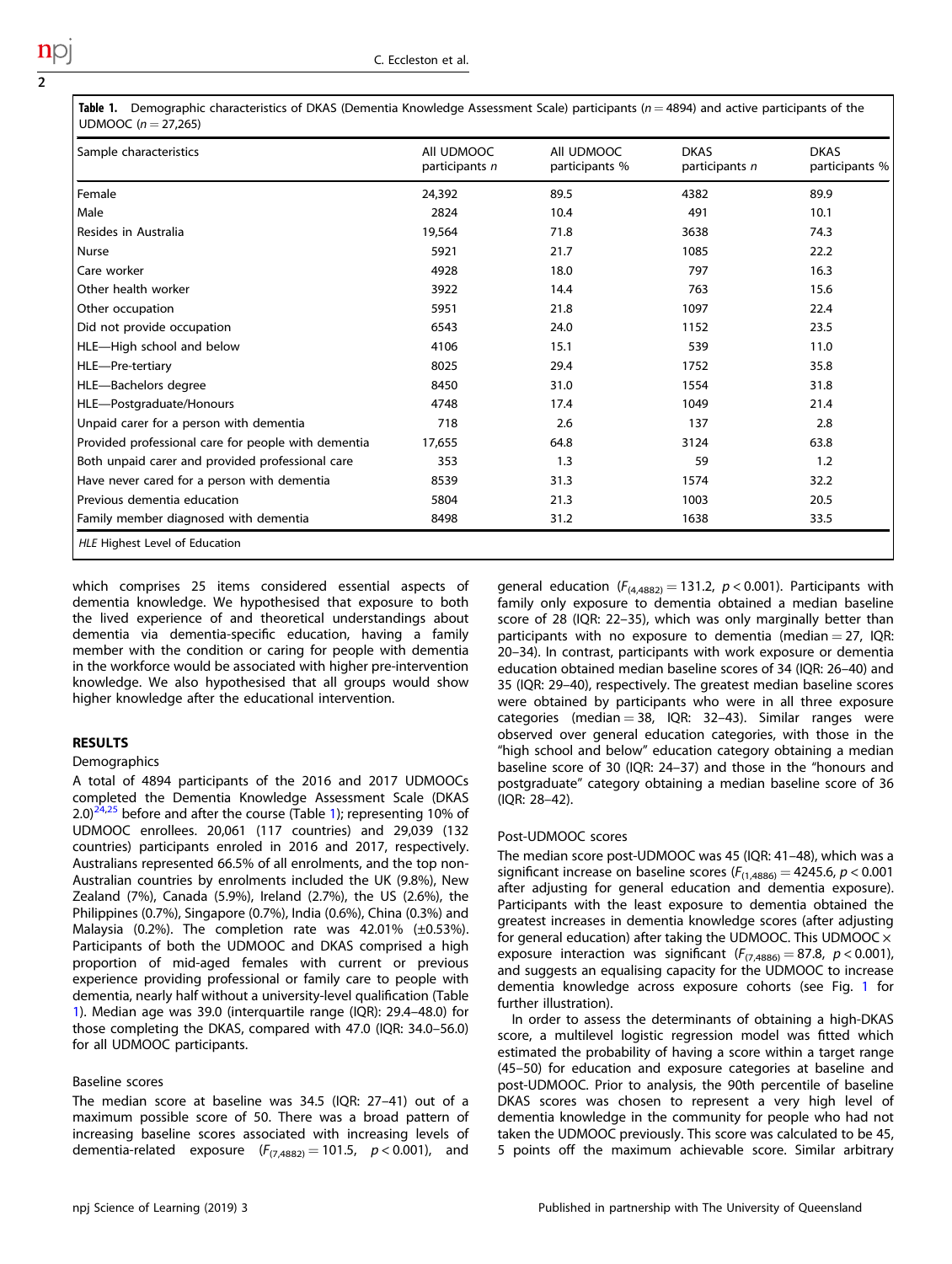<span id="page-2-0"></span>

Fig. 1 Estimated mean DKAS (Dementia Knowledge Assessment Scale) scores and 95% confidence intervals for 4894 UDMOOC participants with all combinations of educational attainment and dementia-related exposure. Dementia-related exposure is defined by having a family member with dementia (family), having completed dementia-specific education (DemEd), or having worked with people with dementia (work)



Fig. 2 Estimated probabilities of achieving a DKAS (Dementia Knowledge Assessment Scale) score of 45 out of a possible 50 or greater for each combination of dementia-specific exposure and educational attainment before and after undertaking the UDMOOC. Sample size for each combination is shown (total  $n = 4894$ )

cutoffs have been applied elsewhere to examine the population distribution of scores in educational settings.<sup>[26,27](#page-5-0)</sup> The probability of achieving this target score was estimated for each exposure and education combination and is presented in Fig. 2.

Both before and after the UDMOOC, higher levels of educational attainment and higher levels of exposure to dementia were associated with higher probability of achieving the target score. Before the UDMOOC, those with no or single types of exposure to dementia had low probabilities of achieving the target score compared with those with two or three types of exposure, particularly those with formal dementia education (Fig. 2), supporting the contention that the type, and number of types, of exposure to dementia are important for dementia knowledge. After completing the UDMOOC, those with no exposure, or family exposure only, had low probabilities of having a target score relative to those with family exposure and dementia education (with and without occupational exposure).

3

However, the likelihood of obtaining a target score after UDMOOC completion was significantly higher for all groups  $(x_4^2 = 2223.6, p < 0.001)$ . Examining the two predictor variables together, those with a maximum of high school education and no previous exposure to dementia had the lowest probability of having a target score (Fig. 2), which at pre-test was 0.006 (95% CI  $=[0.003-0.011]$ , and at post-test was 0.19 (95%  $CI = [0.16-0.24]$ ). Highest probability of a target score was for those with honours/postgraduate education and all three identified types of dementia exposure; 0.29 (95% CI: [0.26–0.33]) at pre-test and 0.83 (95% CI: [0.80–0.85]) at post-test. At post-test, 2567 (52%) of participants achieved the target score, compared with 555 (11%) participants at pre-test, clearly demonstrating the potential of this mode of online learning to increase levels of dementia knowledge across broad sections of the community to levels observed in the most knowledgeable segment.

This study examined changes to dementia knowledge associated with completing the Understanding Dementia MOOC, and further, the role of experiential learning and dementia education in the acquisition of this knowledge about dementia. Participants in the UDMOOC ranged from those with limited personal or other experience of dementia, through to domain 'experts' possessing considerable personal and occupational experience of dementia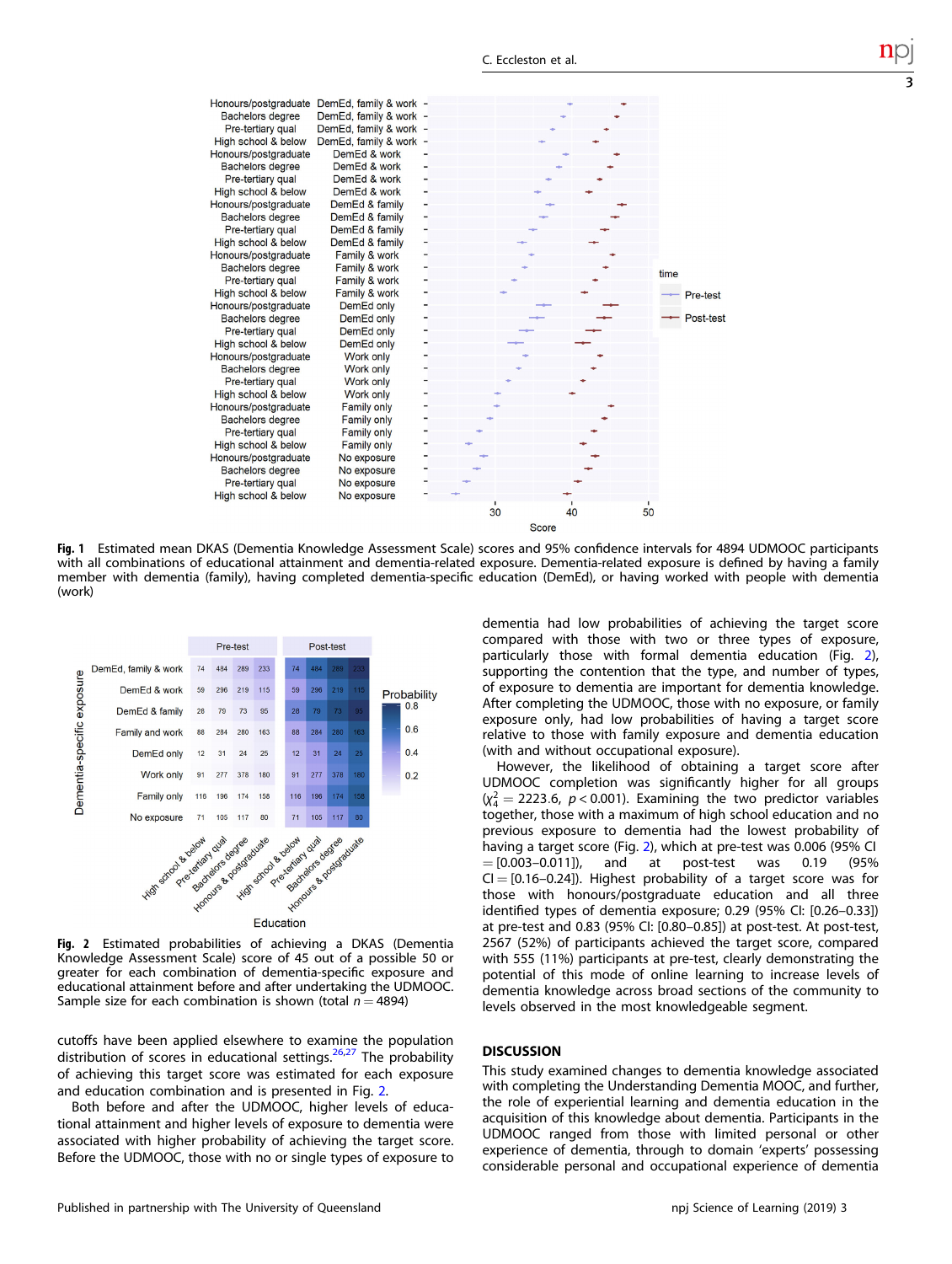and formal dementia education or training. We demonstrated that exposure to the lived experience of dementia through family and work settings, and/or to education about dementia, were associated with higher baseline knowledge of dementia, most markedly in those who had undertaken dementia education but also for those caring for people with dementia in the workforce and to a lesser degree those with a family member with dementia. Experience from multiple different settings was associated with the highest baseline levels suggesting a cumulative effect on knowledge, yet despite this, baseline knowledge was typically not comprehensive, even where all three opportunities for learning were available.

Undertaking the Understanding Dementia MOOC, however, was related to considerably higher knowledge scores and, importantly, reduced the magnitude of knowledge differences associated with different levels of exposure. This demonstrates that the UDMOOC can complement participants' existing understanding of dementia irrespective of its source, resulting in comprehensive knowledge regardless of experience.

To date there has been limited evidence that MOOCs are an effective knowledge enhancement mechanism. While there has been much emphasis on design and learner attributes, learning outcomes associated with MOOCs are rarely examined (although  $\text{see}^{28-30}$  $\text{see}^{28-30}$  $\text{see}^{28-30}$ ). Few MOOCs, include objective measures of knowledge acquisition, $30$  instead choosing primary outcome measures such as engagement, retention and completion as evidence of success.<sup>[31](#page-5-0)</sup> However, not only was the UDMOOC designed to build dementia knowledge in a broad learner cohort,<sup>[21](#page-5-0)</sup> but validated and robust measures of dementia knowledge were inbuilt to assess whether this occurred.

The significance of demonstrating knowledge improvement across a wide range of participants via a free, widely available online course is particularly evident for dementia. The condition is increasingly prevalent across a globally ageing population, and there is no effective therapeutic intervention currently available. $3$ People with the condition are cared for in the home and workforce by family and paid caregivers, typically women, many of whom may have a limited capacity to effectively participate in adult learning due to low levels of education, low income and the time and energy required for caregiving. $33$  The knowledge of caregivers, health professionals and the general public about<br>dementia is consistently reported as inadequate.<sup>[4,7,10,11](#page-4-0)</sup> The critical need to address such lack of awareness and understanding about dementia is identified by international public health advocates, including to meet the aims of the Global action plan on dementia.<sup>[34,35](#page-5-0)</sup> The current data indicate that the UDMOOC is effective in improving awareness and understanding of dementia, across groups including informal carers, care workers, health professionals and the general public.

The important contribution of experiential learning, that is, the construction of knowledge and meaning from real-life experience, $36$  is evident in shaping dementia knowledge. While there will be considerable heterogeneity in the nature and extent of various types of exposure to dementia (education, and family and/ or workplace care), each of these contribute to the breadth of understanding about the condition. We suggest that while experiential learning may provide knowledge in some areas, it rarely addresses all of the relevant domains of knowledge, as shown by the low probability of participants with some exposure to dementia achieving the target score at baseline. However, the UDMOOC has demonstrated capacity to increase knowledge across all areas; to bring learners to a more comprehensive level of understanding. Further, despite the evident impact of previous educational experience in shaping people's knowledge of this health condition, the equalising effect of the UDMOOC is further demonstrated by the large increases in knowledge shown for all educational groups, including that of participants without a tertiary education.

One of the key arguments for MOOCs is their democratising potential.[37](#page-5-0),[38](#page-5-0) Not only does the probability of having a comprehensive knowledge of dementia greatly increase after completing the UDMOOC, regardless of educational and experiential backgrounds of participants, but the demographics of participants indicate that the UDMOOC is being accessed by the groups that most need it. UDMOOC course participants comprise a high proportion of mid-aged females, around half without a university-level qualification; notably different from the typical educationally advantaged, male participants of MOOCs described by Stich and Reeves.<sup>[39](#page-5-0)</sup> Most of these care for someone with dementia through their occupation and/or home. While completion rates are insufficient as a measure of educational outcome, it is nonetheless also important to note that these groups are just as likely to complete the UDMOO $C<sup>22</sup>$  and completion rates for this MOOC since inception have substantially exceeded the typical 5-15% MOOC completion rate.<sup>[23](#page-5-0)</sup>

These figures demonstrate the motivation of the cohort, suggesting the recognition of those most involved in dementia care of the importance of this education and the need for access to evidence based quality education about dementia in order to address the scale of the public health challenge that dementia presents. The global adoption and potential of this education is also evident, with the UDMOOC having been undertaken by participants in more than 180 different countries incorporating individuals of all ages and all levels of previous educational attainment.

In light of difficulties in MOOCs reaching underserved communities, $39$  and little evidence of the substantive educational impact of MOOCs in general $31,40$  and health-related MOOCs in particular,<sup>41</sup> these data demonstrate the UDMOOC significantly improves dementia knowledge within a short-time frame for a broad range of individuals with a spectrum of exposure to the condition.

This course is an effective mechanism to educate a broad international cohort of informal carers, health care providers and the general public about dementia. This allows a fundamental requirement of the global action plan on dementia to be realised. $35$  In addition, it supports the ability of individuals to more effectively make decisions about their own care needs and those of the people for whom they care, so that as prevalence escalates in the community, people living with dementia will receive better quality care.

## Intervention

The Wicking Dementia Research and Education Centre's Understanding Dementia MOOC was delivered as a 9 week long, free online course in 2016 and again in 2017. The MOOC was advertised in print and online media, through direct mailouts to health and community organisations, social media and through word of mouth. Enrollment was open to anyone. Participants were given the opportunity to complete a pre-course survey before course content was delivered, and to complete the same survey again after completing the final unit of the course.

#### Participants

Respondents were participants in either the single offering of the UDMOOC in 2016 or 2017 (the intervention). There were no exclusion criteria. Data were only included in the analysis for those participants who submitted the pre-test survey before accessing any content, for those who completed the survey both at the start and end of the intervention ( $n =$ 1701 out of 11,706 UDMOOC participants in 2016, and  $n = 3193$  out of 15,559 participants in 2017, where UDMOOC participants were defined as those who actively participated in the course), and those who completed the MOOC before post-test. Incomplete cases were excluded from analysis.

Informed consent of the participants was obtained using the Terms and Conditions and Information Sheet, which provided detailed information about the meaning of participation in research and participants were able to select a button to agree to participate or not. They were provided with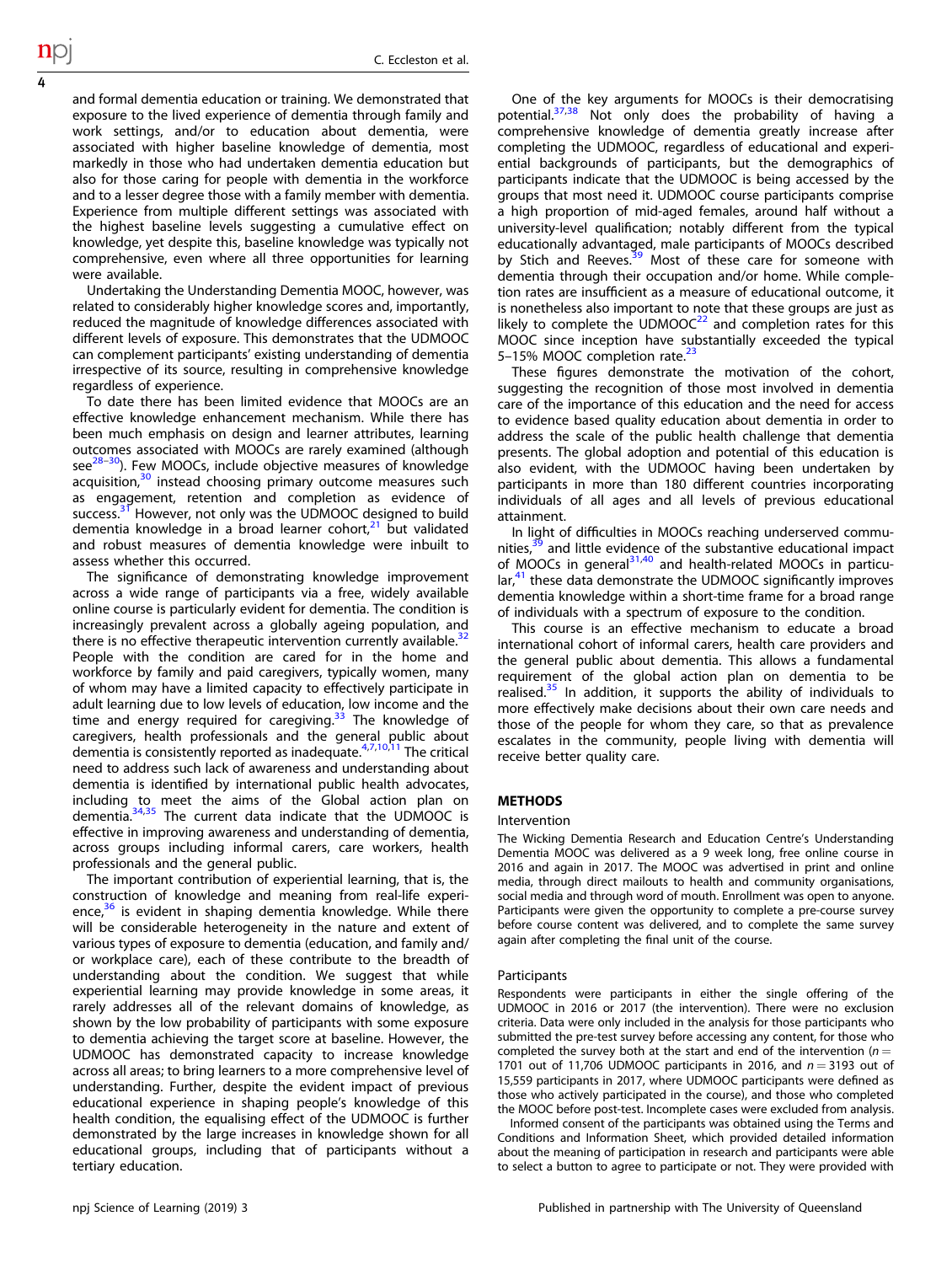<span id="page-4-0"></span>advice that they could withdraw at any stage and that they were not obligated to complete the survey. The research complied with all relevant ethical regulations and was approved by the Tasmanian Social Science Human Research Ethics Committee (ref: H0013532).

### Measures

DKAS  $2.0^{24,25}$  $2.0^{24,25}$  $2.0^{24,25}$  was used to assess dementia knowledge pre- and post-UDMOOC. This reliable, validated survey comprises 25 items about the characteristics and trajectory of dementia, risk factors and aspects of caring for people with the condition. The items were developed from the results of a Delphi study involving international experts in clinical care and dementia education who identified the essential facts to know about dementia.<sup>42</sup> Response options, include true, possibly true, false, possibly false and don't know, which are re-scored to fully correct (2), partly correct (1) or incorrect (0) and summed to create a score from 0 to 50.

Participants also answered a number of demographic questions, including level of completed education, whether they had previously completed any dementia-related education, whether they had a family member diagnosed with dementia, and whether they had previously worked with people with dementia.

### Statistical analysis

Descriptive analyses were conducted, and median DKAS scores are reported as a measure of central tendency due to the non-normal distributions of post-UDMOOC data. Two related inferential analyses were completed, the first examining test scores and the second examining the probability of obtaining a minimum target score defined by the 90th percentile DKAS score at pre-test (45–50 in this cohort). We investigated differences in the distribution of test scores for participants from different dementia-related exposure and formal education categories at pre-test and post-test (before and after UDMOOC exposure). Multilevel models were fitted with random intercepts for each participant to account for the non-independence of observations from pre-test to post-test. A random intercept was also fitted for UDMOOC iteration, in order to account for any variance attributable to year. Modelling the variance attributable to individual participants and UDMOOC iteration enabled the intervention effect (UDMOOC exposure) to be estimated with greater precision (by integrating out variance attributable to random effects), and allowed for the assumption of independence of observations to be relaxed.

The probability of obtaining a desirable score at pre-test and post-test was estimated for each exposure group (adjusting for education) and each education group (adjusting for exposure) using a logistic regression model. Mean scores for the same categories were estimated using a linear regression model. Both models were fitted with the 'lme4' package in  $R^{43,44}$  using restricted maximum likelihood estimation.

Due to violations of distributional assumptions (for the linear model) and inhomogeneous variance (determined using graphical diagnostic methods), 95% confidence intervals were estimated using semi-parametric bootstrapping with  $10^4$  iterations. F statistics and degrees of freedom were estimated using the conservative Kenward–Roger method of approximation implemented in the 'pbkr' R package[.45](#page-5-0) Chi-squared statistics for the logistic regression model were determined by likelihood ratio test.

Differences between groups were estimated using Tukey contrasts, and two-sided p values were adjusted to correct for multiple comparisons using the Tukey method. Estimated differences between education groups were averaged over levels of exposure and vice versa.

### Code availability

All code is available at [https://github.com/ABindoff/udmooc\\_dkas.](https://github.com/ABindoff/udmooc_dkas) [https://](https://doi.org/10.5281/zenodo.2553707) [doi.org/10.5281/zenodo.2553707](https://doi.org/10.5281/zenodo.2553707).

#### Reporting summary

Further information on experimental design is available in the Nature Research Reporting Summary linked to this article.

------------------------<br>Data are available from [https://github.com/ABindoff/udmooc\\_dkas.](https://github.com/ABindoff/udmooc_dkas)<sup>[46](#page-5-0)</sup>

### **ACKNOWLEDGEMENTS**

Thanks to Ciaran O'Mara for data support and provision of key advice. This study was supported by the J.O. and J.R. Wicking Trust (Equity Trustees).

AUTHOR CONTRIBUTIONS Claire Eccleston: Conceptualisation, data curation, investigation, validation and writing (original draft, review and editing). Kathleen Doherty: Conceptualisation, investigation and writing (review and editing). Aidan Bindoff: Formal analysis, software, data curation, visualisation, validation and writing (review and editing). Andrew Robinson: Conceptualisation and development of UDMOOC, funding acquisition and writing (review and editing). James Vickers: Conceptualisation and development of UDMOOC, funding acquisition and writing (review and editing). Fran McInerney: Conceptualisation and development of UDMOOC, study conceptualisation, supervision, investigation and writing (original draft, review and editing).

### **ADDITIONAL INFORMATION**

**Supplementary Information** accompanies the paper on the *npj Science of Learning*<br>website (https://doi.org/10.1029/c41520.010.0042.4) website (<https://doi.org/10.1038/s41539-019-0042-4>).

Competing interests: The authors declare no competing interests.

Publisher's note: Springer Nature remains neutral with regard to jurisdictional claims in published maps and institutional affiliations.

#### **REFERENCES**

- 1. Prince, M. et al. World Alzheimer's Report 2015: The Global Impact of Dementia. (Alzheimer's International, London, England, 2015).
- 2. Amjad, H. et al. Underdiagnosis of dementia: an observational study of patterns in diagnosis and awareness in US older adults. J. Gen. Intern. Med. 33, 1131–<sup>1138</sup>  $(2018)$
- 3. Phillipson, L., Magee, C., Jones, S., Reis, S. & Skaldzien, E. Dementia attitudes and help-seeking intentions: an investigation of responses to two scenarios of an experience of the early signs of dementia. Aging Ment. Health 19, 968–977 (2015).
- 4. Dall, T. M. et al. An aging population and growing disease burden will require a large and specialized health care workforce by 2025. Health Aff. 32, 2013–<sup>2020</sup>  $(2013)$
- 5. Wimo, A., Jönsson, L., Bond, J., Prince, M. & Winblad, B. The worldwide economic impact of dementia 2010. Alzheimer's Dement. 9, 1–11.e13 (2013).
- 6. McCabe, M., You, E. & Tatangelo, G. Hearing their voice: a systematic review of dementia family caregivers' needs. Gerontologist 56, e70–e88 (2016).
- 7. Foley, T., Boyle, S., Jennings, A. & Smithson, W. H. "We're certainly not in our comfort zone": A qualitative study of GPs' dementia-care educational needs. BMC Fam. Pract. 18, 66 (2017).
- 8. Annear, M. J. Knowledge of dementia among the Australian Health Workforce: A National Online Survey. J. Appl. Gerontol. 0733464817752085 [https://doi.org/](https://doi.org/10.1177/0733464817752085) [10.1177/0733464817752085](https://doi.org/10.1177/0733464817752085) (2018).
- 9. Wang, Y. et al. Community health professionals' dementia knowledge, attitudes and care approach: a cross-sectional survey in Changsha, China. BMC Geriatr. 18, 122 (2018).
- 10. Cations, M., Radisic, G., Crotty, M. & Laver, K. E. What does the general public understand about prevention and treatment of dementia? A systematic review of population-based surveys. PLoS ONE 13, e0196085 (2018).
- 11. Cahill, S., Pierce, M., Werner, P., Darley, A. & Bobersky, A. A systematic review of the public's knowledge and understanding of Alzheimer's disease and dementia. Alzheimer Dis. Assoc. Disord. 29, 255–275 (2015).
- 12. Lee, S.-Y. D., Arozullah, A. M. & Cho, Y. I. Health literacy, social support, and health: a research agenda. Soc. Sci. Med. 58, 1309–1321 (2004).
- 13. Speros, C. Health literacy: concept analysis. J. Adv. Nurs. 50, 633–640 (2005).
- 14. Stajduhar, K. I., Funk, L. & Outcalt, L. Family caregiver learning—how family caregivers learn to provide care at the end of life: a qualitative secondary analysis of four datasets. Palliat. Med. 27, 657–664 (2013).
- 15. Eraut, M. Informal learning in the workplace. Stud. Contin. Educ. 26, 247–<sup>273</sup> (2004).
- 16. Choi, S. & Park, M. Student participation in a dementia-outreach research project as community-based experiential learning. Educ. Gerontol. 43, 186–197 (2017).
- 17. Chadaj, M., Allison, C. & Baxter, G. MOOCs with attitudes: Insights from a practitioner based investigation. In 2014 IEEE Frontiers in Education Conference (FIE) Proceedings. 1–9. (IEEE, Madrid, Spain, 2014).
- 18. Hansen, J. D. & Reich, J. Democratizing education? Examining access and usage patterns in massive open online courses. Science 350, 1245–1248 (2015).